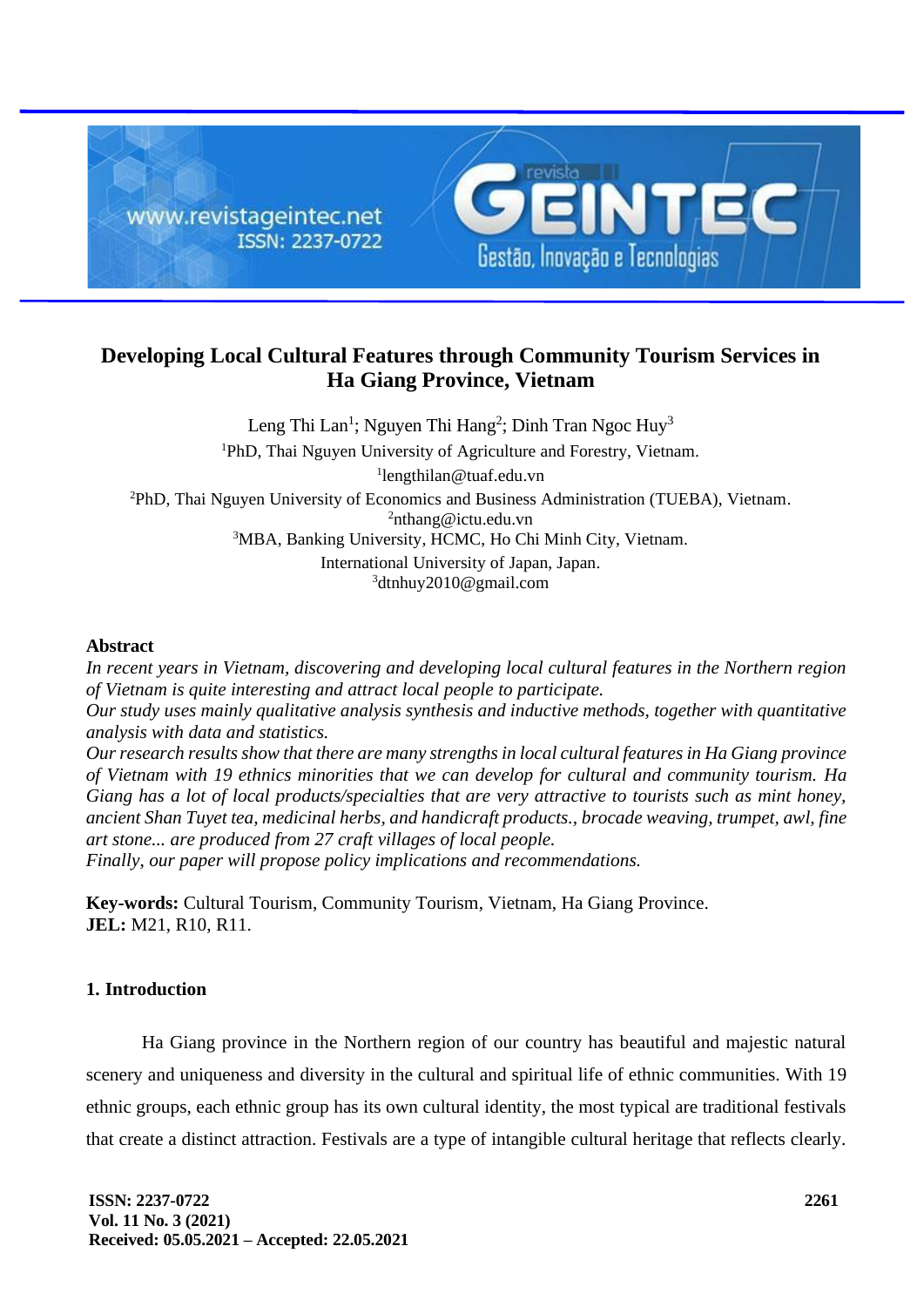cultural and spiritual life of each nation. According to statistics, at present, the province has about 20 traditional festivals, most of which are folk festivals that still retain the typical customs and practices of the ethnic groups living in the area. If the Mong people have Gau Tao festival, the Nung people, and the Pu Peo people have a ceremony to worship the gods of the forest, and the Dao people have a ceremony to raise the quality level, then the Pa Then people have a fire dance festival, the Lo Lo people have an ancestor worship ceremony, and the La people have a festival to worship their ancestors. Only has the New Rice Celebration; The Tay people have the Long Tong festival… The traditional festivals take place all year round. In addition to the ceremony, there are also cultural activities, arts, folk songs, folk dances, folk games, creating a space. imbued with traditional cultural identity, creating a highlight to attract tourists from all over the world.

In the past 10 years, Ha Giang province has been a bright spot in CBT development, with diverse topography and geology, and many beautiful sights to attract tourists such as: Dong Van stone plateau, terraced fields, Lung Cu flagpole., Meo king palace, Quan Ba heaven gate, Chieu Lau Thi mountain peak... Especially, the features and cultural interferences of 22 ethnic groups living together in Ha Giang have maintained many festivals and customs. long-standing customs such as: the festival of the Dao people; Gau Tao festival of the Mong people; fire dance festival of the Pa Then; It is the diversity of natural landscapes and national culture that has attracted domestic and foreign tourists to Ha Giang increasingly. In 2019, over 1.4 million people; in which international visitors 225,131 turns, domestic visitors 1,177,235 turns; revenue reached 1,500 billion VND.

In 2020, due to the impact of the Covid-19 epidemic, the number of international visitors decreased significantly, but with many promotions, the number of domestic tourists skyrocketed by the end of December 2020, the number of visitors was 1.4 million people. with a revenue of VND 2000 billion (Ha Giang Department of Culture, Sports and Tourism, 2020). In order to gain reputation, visitor preference can see the involvement of local leaders, businesses and residents in the effort to provide tourism services to visitors. Currently, the number of accommodation and catering establishments in the province has increased continuously with many prices and quality to meet the requirements of diverse customer groups. Moreover, each district has built different tourist highlights to "hold" tourists to experience Ha Giang longer or have the goal of returning here in the next trips. This is the right direction of the locality to develop sustainable tourism.

However, due to the short time of construction and development of tourism in the locality, the form of tourism is based on indigenous people whose level and understanding in providing tourism services is limited; Due to the requirements of world heritage management and environmental protection, many tourism services have not yet met the needs of tourists such as: the number of standard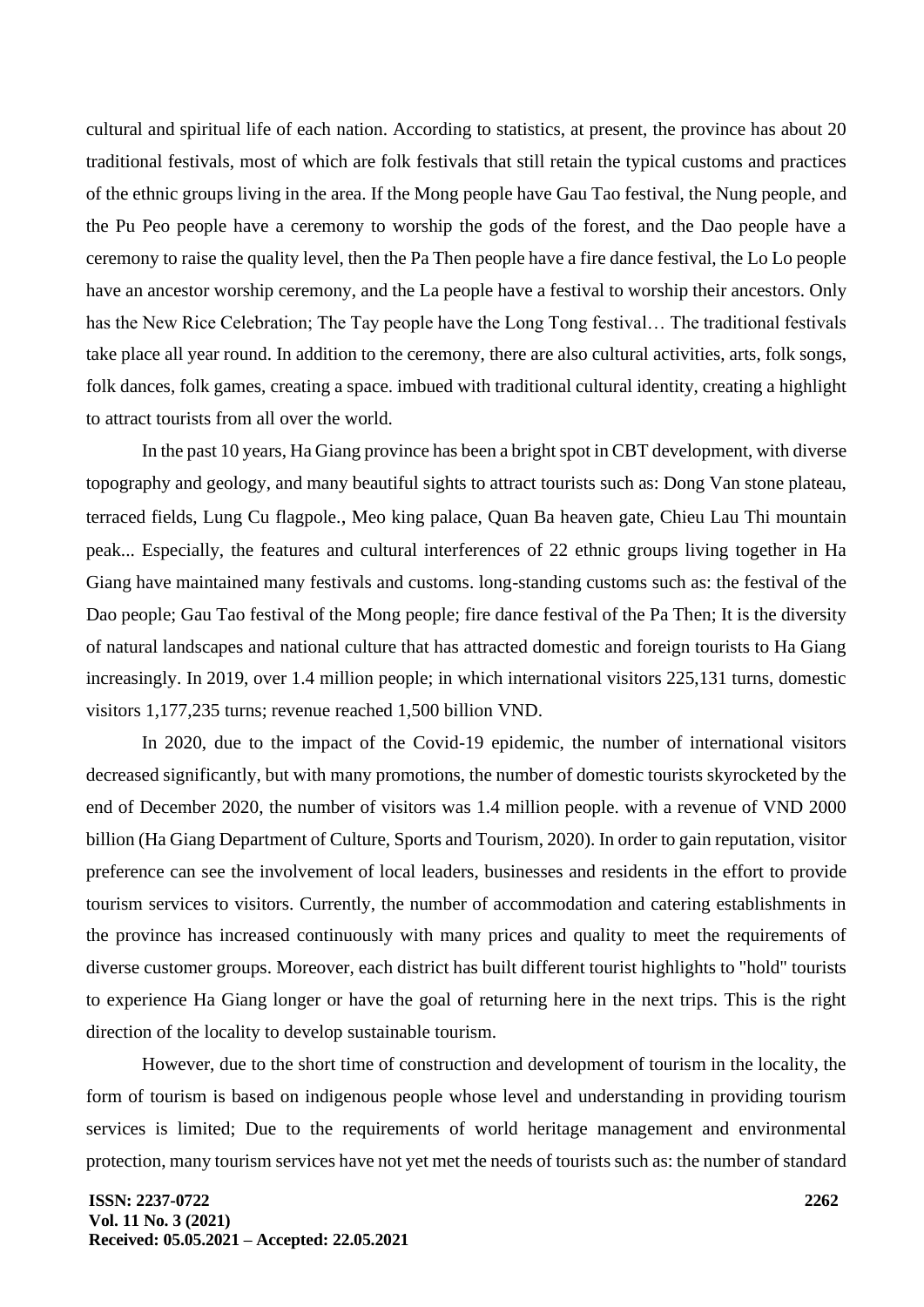hotels and homestays is not much, the seasonality of tourists. Ha Giang's calendar creates a shortage of places to eat and stay in the peak season; the reproduction of cuisine, festivals, tours between districts in the province; The level of exploitation of new attractions is still slow… These issues greatly affect revenue, visitor satisfaction and reputation for the "smokeless industry" of Ha Giang province. Therefore, the article evaluates the current situation of tourism service development in the province in the past time to suggest solutions in the future.

The paper organized with introduction, literature review, methodology, main results, discussion and conclusion with policy suggestions.

## **2. Literature Review**

### **2.1 Previous Studies**

First, Allen et al (1988) found out ther is nonlinear correlation between tourism development and satisfaction or importance of community dimensions is generally nonlinear with citizen involvement, public services, and the environment being most sensitive to tourism development. And there re 7 aspects of community life were public services, economics, environment, medical services, citizen involvement, formal education, and recreation services.

Next, We summarize related studies in below table.

| <b>Authors</b>    | Year | Results, contents                                                      |  |  |  |  |  |
|-------------------|------|------------------------------------------------------------------------|--|--|--|--|--|
|                   | 2013 | Tourism (cultural) can be developed in concepts of small islands       |  |  |  |  |  |
| Croes and Semrad  |      | destinations.                                                          |  |  |  |  |  |
|                   |      | And various tourists can determine The cultural tourism typology.      |  |  |  |  |  |
|                   |      | Then we can quantify the economic impact of cultural tourists.         |  |  |  |  |  |
| Valeriu and Istoc | 2007 | Tourism (cultural) will involve a wide range of interdependent         |  |  |  |  |  |
|                   |      | activities, connected with other economic branches, which play a       |  |  |  |  |  |
|                   |      | major role in the developing tourism industry. The people's            |  |  |  |  |  |
|                   |      | increasing amount of leisure time, the tourists' changing interest and |  |  |  |  |  |
|                   |      | the increasing life expectancy help the cultural tourism gain          |  |  |  |  |  |
|                   |      | popularity faster then other tourism segments.                         |  |  |  |  |  |
|                   |      |                                                                        |  |  |  |  |  |
| <b>Richards</b>   | 2018 | There are many aspects of tourism (cultural) such as heritage          |  |  |  |  |  |
|                   |      | conservation, cultural tourism economics, anthropology, etc. And       |  |  |  |  |  |
|                   |      | we see the shift from tangible to intangible heritage, more attention  |  |  |  |  |  |
|                   |      | for indigenous and other minority groups and a geographical            |  |  |  |  |  |
|                   |      | expansion in the coverage of cultural tourism research.                |  |  |  |  |  |

Table 1 - Related studies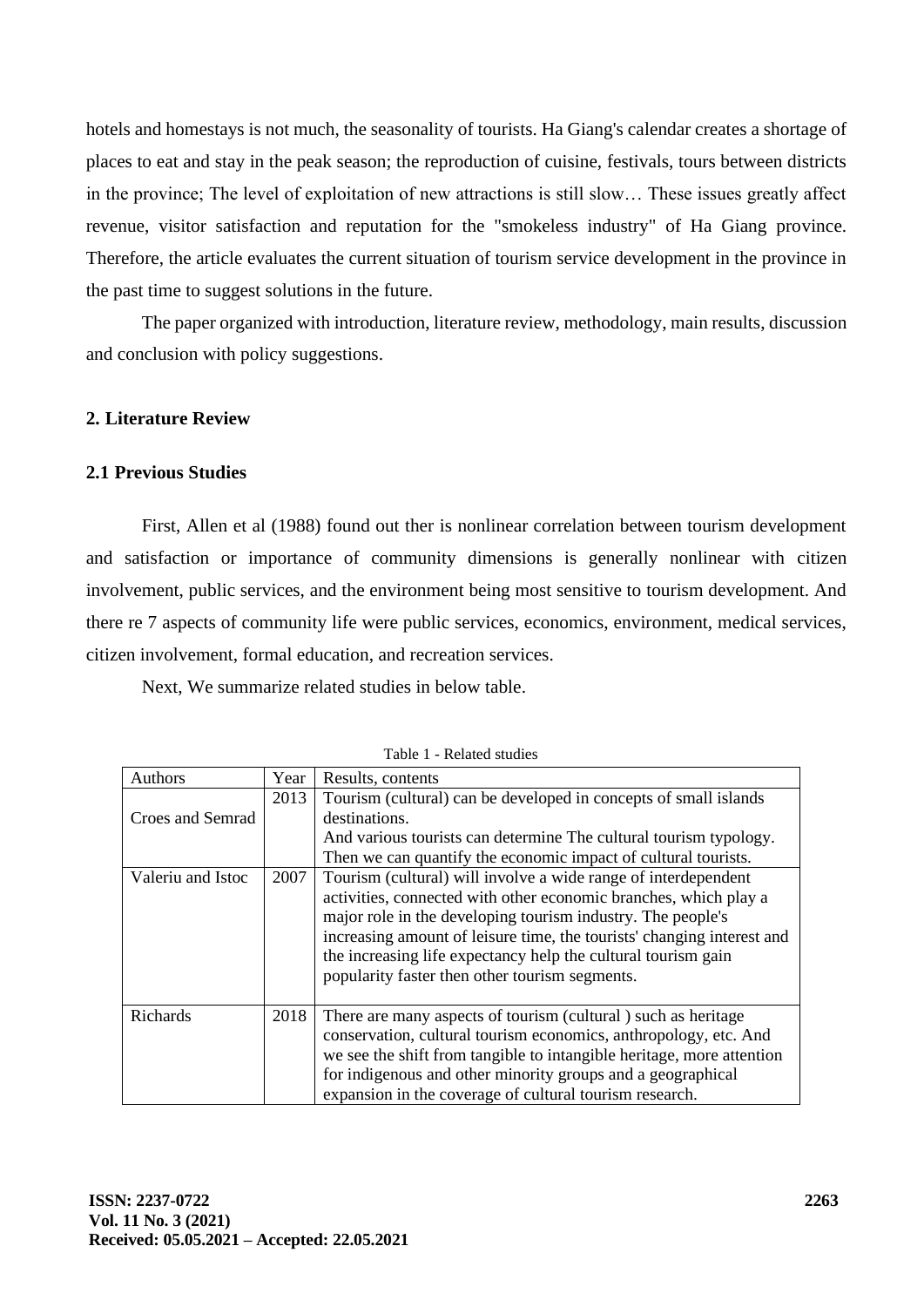#### **2.2 Theory of Community Tourism Services**

## **2.2.1. The Concept of Community Tourism**

There are many concepts given about CBT such as:

Nicole Hausle and Wollfgang Strasdas introduced the concept of community-based tourism: "CBT is a form of tourism in which mainly local people develop and manage. The economic benefits from tourism will stay in the local economy." According to this definition, the community is highlighted with the main role in tourism development right in the area they manage. They are also the direct beneficiaries of this activity (Prabhakaran, 2014).

According to the World Wide Fund for Nature, "CBT is a type of tourism in which the local community has control over the development and management of tourism and most of the profits are derived from it. tourism activities are retained for the community" (Bui Thi Hai Yen, 2012).

According to Article 3 of the Law on Tourism, "Community tourism is a type of tourism developed on the basis of the cultural values of the community, managed, exploited and benefited by the local community".

Thus, a general concept can be given as follows: CBT is tourism that pays attention to the sustainability of the natural, cultural and social environment. CBT is owned and managed by the local community and serves the community itself, with the goal of increasing visitors' awareness and understanding of local people's lives.

### **2.3 Developing Community Tourism Services**

#### **2.3.1. Concept**

Tourism service is the provision of travel services, transportation, accommodation, dining, entertainment, information, guidance and other services to meet the needs of tourists. Tourism service is a combination of services and facilities on the basis of exploiting tourism potentials in order to provide tourists with an enjoyable time, a complete travel experience and satisfaction. " - Article 4 – Law on Tourism 2017. Simply put:

Tourism services  $=$  Tourism resources  $+$  Tourist goods and services

Community tourism development is an economic and social process based on the active participation of local communities. Tourism development can lead to problems for the community, but if there is a clear direction and planning, tourism development will contribute to raising awareness for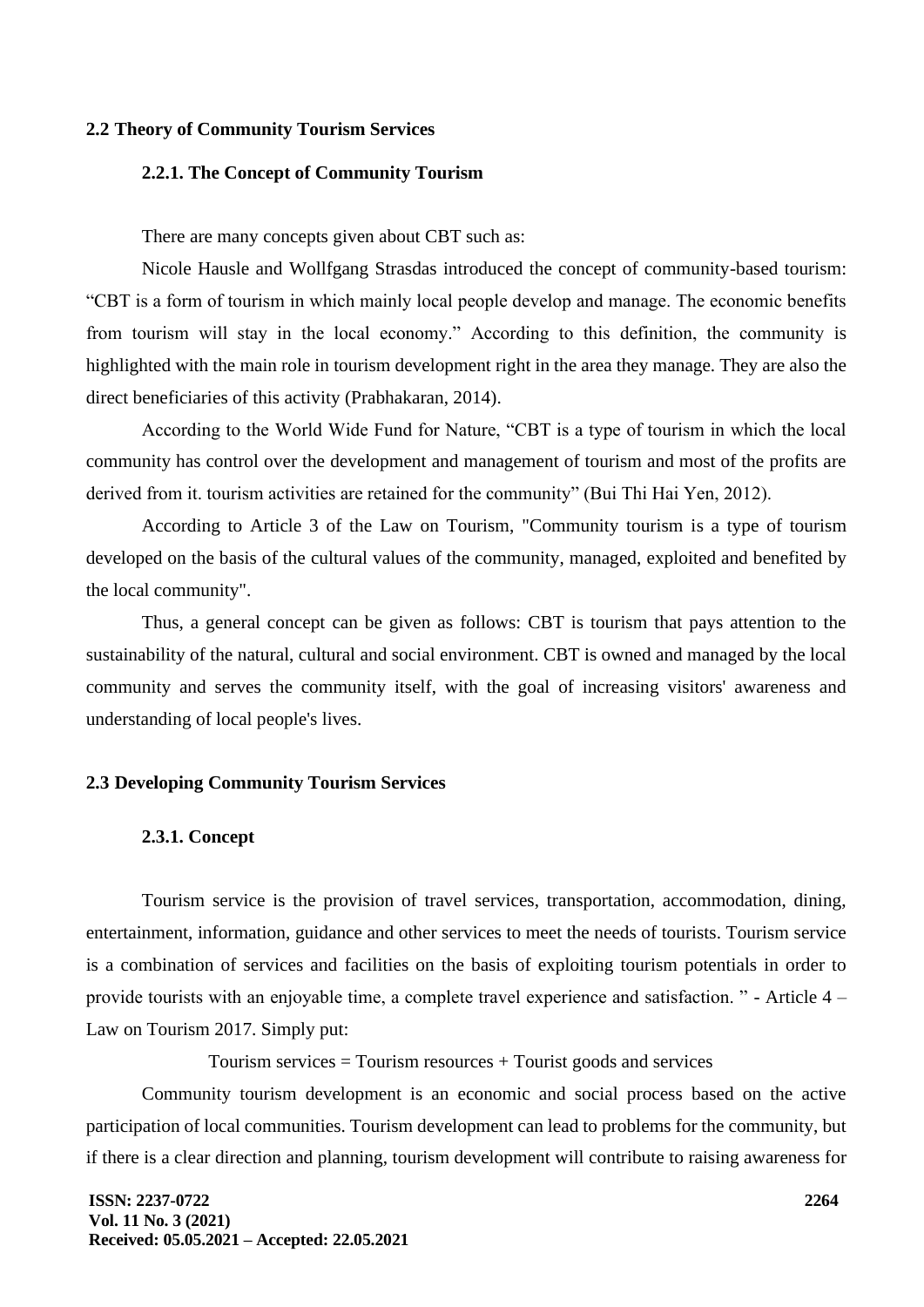the community about the possible consequences. happening, community opportunities, empowering communities to make decisions, training local communities on management and operations, providing better technical facilities and services to the community, establishing management mechanisms stronger sense of community and a spirit of interdependence (Cengiz, 2011).

Community tourism service development is the process of increasing and perfecting tourism services such as travel, transportation, accommodation, dining, entertainment, information, guidance and other services to meet the needs of the community. the needs of tourists in which the local community directly organizes and provides services to develop tourism, contribute to increase income, preserve national culture and natural resources, environment.

### **3. Methodology**

Authors will use quantitative analysis: statistic and data analysis from provincial data.

For qualitative analysis: authors use synthesis and inductive methods, combined with dialectical materialism methods.

### **4. Main Results**

Current status of community tourism service development in Ha Giang province.

By the end of 2019, the whole province has 618 tourist accommodation establishments with 5,998 rooms/9,312 beds, of which: 02 3-star hotels; 16 hotels of 2 star standard; 33 hotels of 1-star standard; 36 standard hotels; 165 motels checked condition; 366 Homestay is qualified to serve tourists, the number of accommodation establishments in Ha Giang has increased rapidly in recent years due to the strong increase in tourist demand. However, the investment in accommodation facilities is mainly spontaneous, lacking proper guidance and direction. The investment scale is small and fragmented because it is invested mainly on the capital of individuals and families, has little access to bank credit, and lacks cooperation in investment. The quality of equipment is still limited, mainly meeting the needs of sleeping and resting at a minimum; There are not many value-added services for tourists such as mini bar, buffet room, conference room, entertainment area such as swimming pool, gym, sauna, souvenir stall.

Accommodation facilities are mainly concentrated in Ha Giang city, Dong Van district, while in districts and destinations with tourism resources, there are still many shortages. Especially in the high season of matches, the demand for tourists increases sharply, making the number of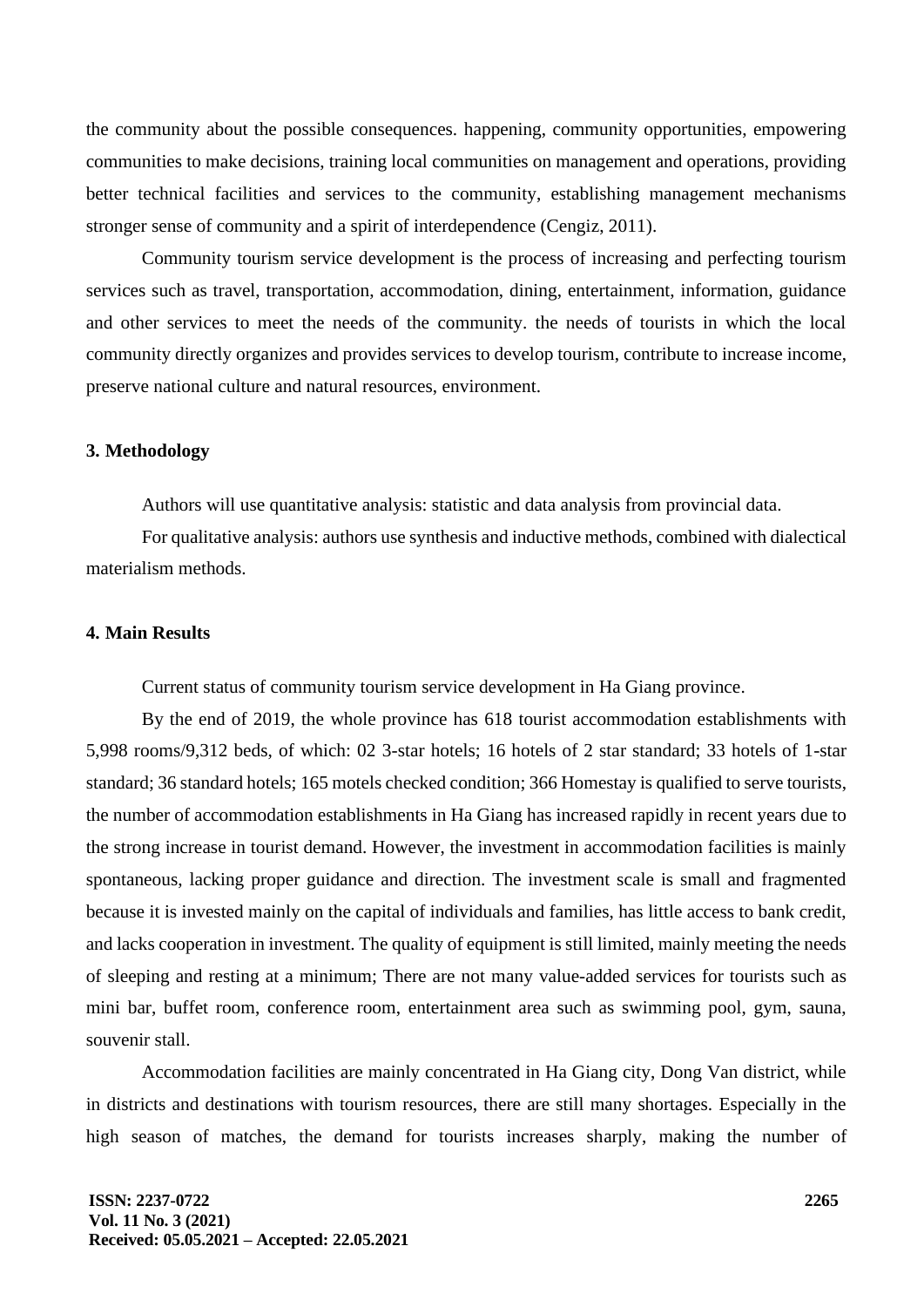accommodation establishments unable to meet. However, in the low season, many accommodation establishments have almost no guests, the number of empty rooms is very high. The average exploitation capacity in the year ranges from 60-65%. The quality of the accommodation facilities is not high, the management is still unprofessional, has not met the requirements of tourists, especially tourists with high income and service standards, has not brought satisfaction. pleasant and comfortable for visitors. The quality of accommodation facilities is uneven, the service capacity is limited, especially in the peak tourist season, when the number of tourists increases, the service quality often goes down. In addition, human resources working in accommodation facilities have limited skills, especially communication and foreign language skills.

| <b>Accommodation</b>   |                | <b>Travel</b> |                | <b>Meals</b> and | Traditional    |
|------------------------|----------------|---------------|----------------|------------------|----------------|
| <b>business</b>        |                | agent         |                | drinks,          | craft villages |
|                        |                |               |                | catering         |                |
| Criteria               | Quanti         | Criteria      | Quanti         | Quantity         | Quantity       |
|                        | ty             |               | ty             |                  |                |
| 1.Number of            | 618            | 1. Domestic   | 14             | 250              | 27             |
| businesses             |                |               |                |                  |                |
| 2. Rooms               | 5.998          | 2.            | $\overline{2}$ |                  |                |
|                        |                | International |                |                  |                |
| 3. Bedrooms            | 9.312          |               |                |                  |                |
| 4.Hotels               |                |               |                |                  |                |
| 01 star                | 36             |               |                |                  |                |
| 02 stars               | 16             |               |                |                  |                |
| 3 stars                | $\overline{2}$ |               |                |                  |                |
| 165<br>5. Guest houses |                |               |                |                  |                |
| 6. Homestay            | 366            |               |                |                  |                |

Table 1 - Number of Tourism Service Establishments in Ha Giang Province in 2020

(Source: Ha Giang Department of Culture, Sports and Tourism)

The current number of restaurants and capacity ensures to serve tourists in normal conditions, but at peak times, it is not enough to serve tourists. The distribution of restaurants/diners is mainly concentrated in urban centers and densely populated areas. Opening times are quite flexible but there are some signature dishes that are hard to find. Night cuisine is still not popular because the demand for night food of locals and tourists is very few, the quality of service is uneven, and the requirements of tourists have not been met. Ha Giang's ingredients and cuisine are diverse and rich in locality, but the distribution of menus to serve tourists by gender, age, region, nationality, religion... is still inappropriate.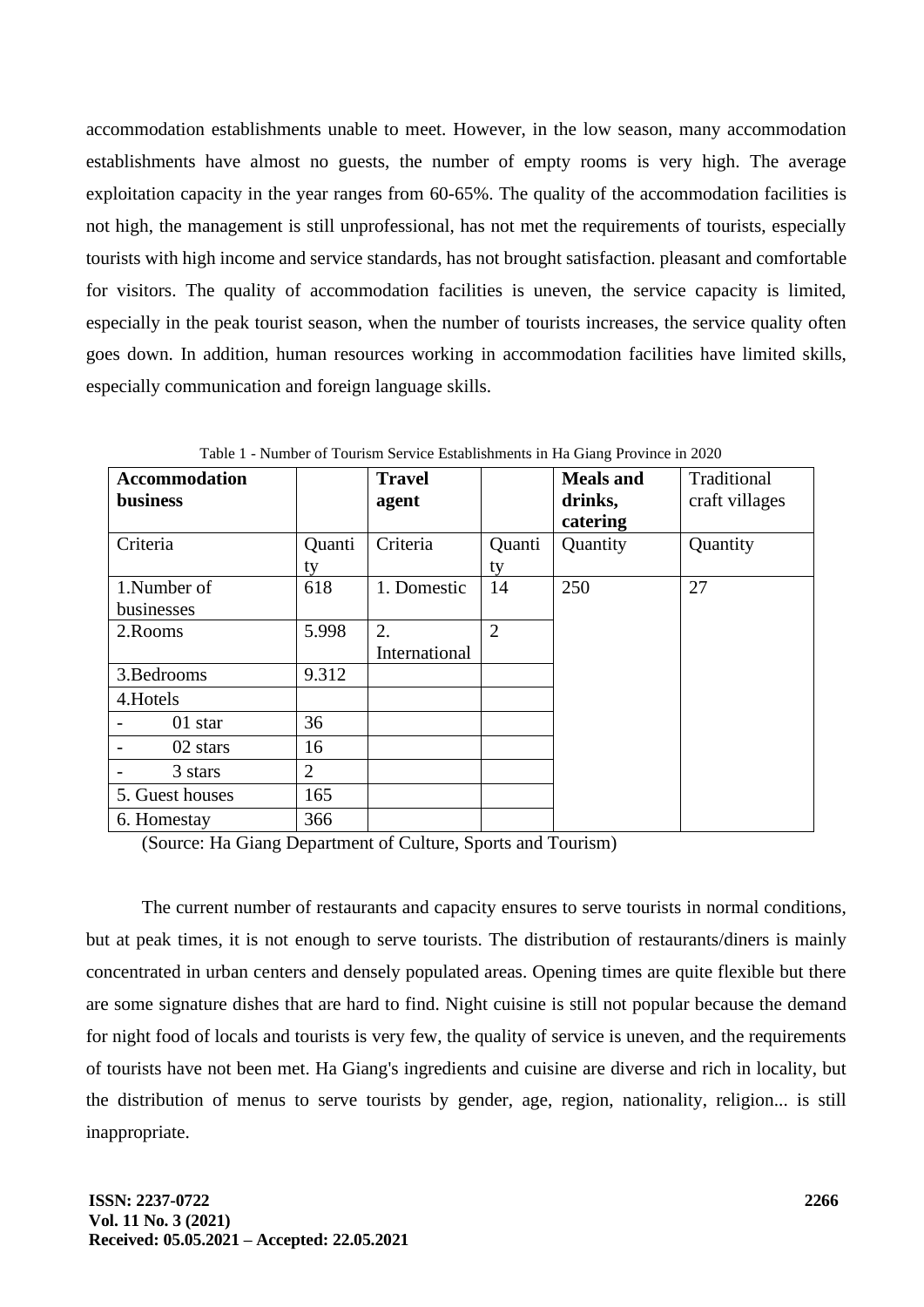Products and goods for tourism: Ha Giang has a lot of local products/specialties that are very attractive to tourists such as mint honey, ancient Shan Tuyet tea, medicinal herbs, and handicraft products., brocade weaving, trumpet, awl, fine art stone... are produced from 27 craft villages of local people. Souvenir products are characteristic but still simple in design and design, and the level of promotion is not high.

Many festival activities are organized by the province every year to attract more tourists and create diversity for tourism products such as: Buckwheat flower festival, Fire dance festival, Long Tong festival, etc. At the same time, many tours and tourist routes are created, including links between districts in the province and between provinces in the region to help tourists have many opportunities. choice for their journey. From there, increase income for people and localities.

Traffic to the main tourist attractions is convenient, most of the road surface has been paved with asphalt, concrete and cement. In fact, over the past years, Ha Giang province has paid much attention to investing in traffic infrastructure, including investing in and upgrading the quality of the road surface and many supporting items such as a system of guardrail walls, poles, and signs. Newspapers, convex mirrors at curved points have limited visibility... However, the system of roads leading to tourist attractions is still not many, mainly starting from national highway axes and main provincial roads leading to the tourist destination. However, there are many large and small tourist attractions scattered along the route, but due to the lack of signboards, not all tourists notice and come.

Currently, the province has been exploiting 12 typical community-based cultural tourism villages associated with new rural construction, of which the Tay ethnic group: 8 villages (Thanh Son, Vi Xuyen district; Na Rang, Xin district). Man; Chi village, Quang Binh district; Ha Thanh hamlet, Lam Dong, Tha and Ban Sui hamlets, Ha Giang city; Khiem village, Bac Quang district); Dao ethnic group: 01 village (Nam Dam, Quan Ba district); Mong ethnic group: 01 village (Lung Cam Tren, Dong Van district); Lo Lo ethnic group: 01 village (Lo Lo Chai, Dong Van district); Giay ethnic group: 01 village (Tat Nga village, Meo Vac district). In 2019, a number of villages received a high number of visitors, such as: Lung Cam village welcomed 50,000 visitors, with a revenue of over 1 billion VND; Lo Lo Chai village, Dong Van district welcomed 25,000 visitors, revenue of over 500 million VND; Nam Dam village, Quan Ba district welcomed 5,380 visitors (an increase of 1,256 visitors compared to the same period in 2017), the revenue reached over VND 1.5 billion; Ha Thanh village and Lam Dong village, Ha Giang city 11,520 visitors, revenue reached VND 3.45 billion, up 20% over the same period in 2017; Chi village, Quang Binh district received 3,981 visitors, revenue of nearly 1 billion VND; The average income of households doing tourism services (homestay) in cultural and tourist villages is on average 30 to 50 million VND/year.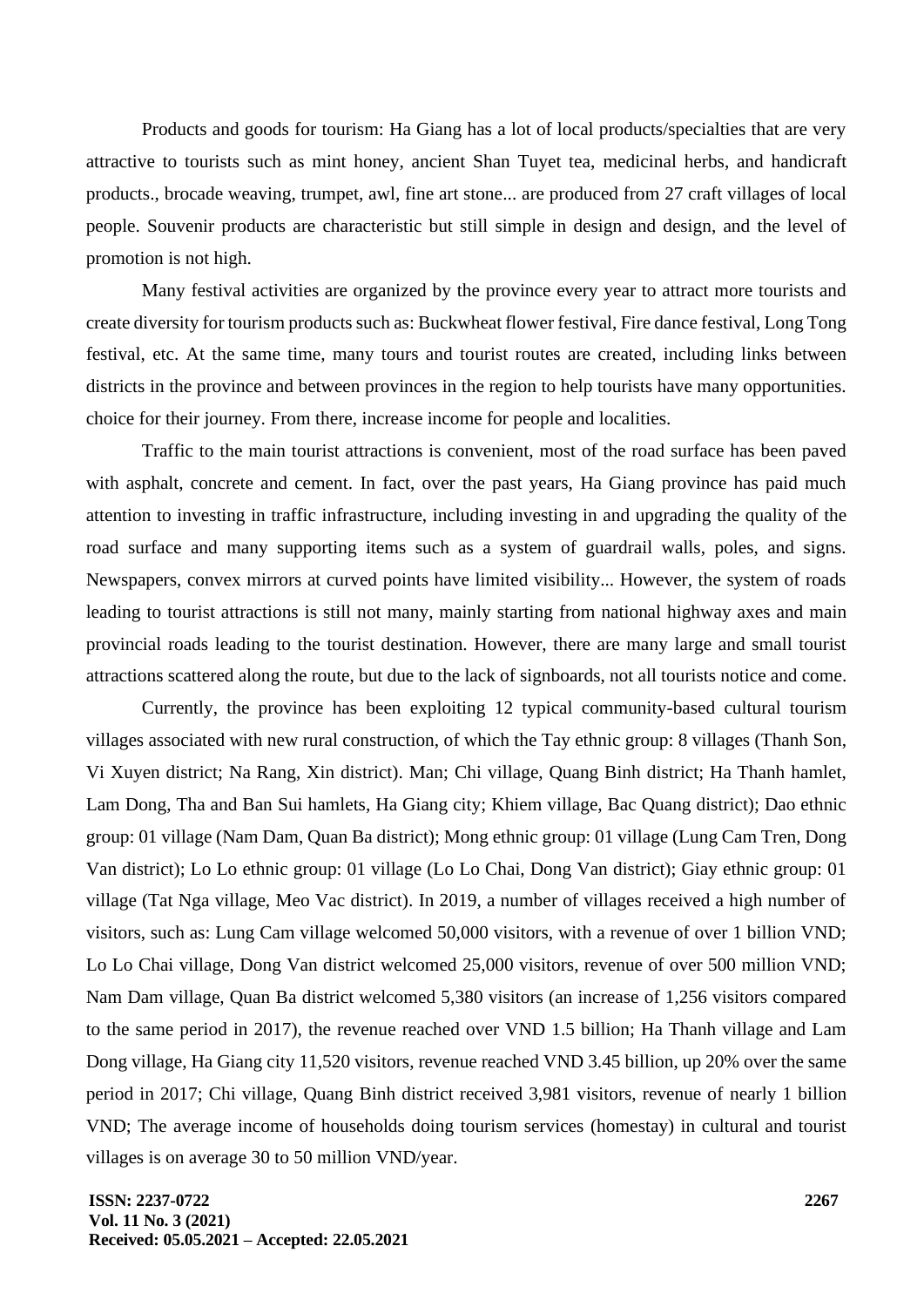| Orde           | Place    | Revenue 2017 (m VND) |           | <b>Revenue 2018</b> ( <i>Triệu đồng</i> ) |                  |           | Revenue 2019 (m VND) |                          |           |           |
|----------------|----------|----------------------|-----------|-------------------------------------------|------------------|-----------|----------------------|--------------------------|-----------|-----------|
| $\mathbf{r}$   | (village | Total                | Revenu    | Average                                   | Total            | Revenu    | Average              | Total                    | Revenu    | Average   |
|                |          |                      | e from    | income of                                 |                  | e from    | income of            |                          | e from    | income of |
|                |          |                      | tourism   | household                                 |                  | tourism   | household            |                          | tourism   | household |
|                |          |                      | activitie | s doing                                   |                  | activitie | s doing              |                          | activitie | s doing   |
|                |          |                      | S         | tourism                                   |                  | S         | tourism              |                          | S         | tourism   |
| $\mathbf{1}$   | Ha       | 10.79                | 2.750     | 250                                       | 11.16            | 2.970     | 270                  | 11.78                    | 3.190     | 290       |
|                | Thành    | $\Omega$             |           |                                           | $\overline{0}$   |           |                      | $\theta$                 |           |           |
| $\overline{2}$ | Lâm      | 24.00                | 280       | 40                                        | 25.00            | 315       | 45                   | 26.00                    | 336       | 48        |
|                | Đồng     | $\overline{0}$       |           |                                           | $\boldsymbol{0}$ |           |                      | $\boldsymbol{0}$         |           |           |
| $\overline{3}$ | Thôn     | 11.04                | 540       | 90                                        | 11.41            | 810       | 135                  | 11.78                    | 1.110     | 185       |
|                | Tha      | $\overline{0}$       |           |                                           | $\boldsymbol{0}$ |           |                      | 0                        |           |           |
| $\overline{4}$ | Bản      | 5.940                | 220       | 55                                        | 6.300            | 300       | 75                   | 6.840                    | 360       | 90        |
|                | Tùy      |                      |           |                                           |                  |           |                      |                          |           |           |
| 5              | Năm      | 800                  | 600       | 160                                       | 286              | 200       | 70                   | 888                      | 678       | 160,7     |
|                | Đăm      |                      |           |                                           |                  |           |                      |                          |           |           |
| $6\,$          | Tát Ngà  | 33                   | 33        | 2,7                                       | 765              | 765       | 6,3                  | 30                       | 30        | 2,5       |
| $\overline{7}$ | Lô Lô    | 66,4                 | 64,4      | 42                                        | 65,6             | 63,6      | 57                   | 210                      | 208       | 138       |
|                | Chải     |                      |           |                                           |                  |           |                      |                          |           |           |
| $\overline{8}$ | Lũng     | $\equiv$             | 199,8     | 42                                        | $\frac{1}{2}$    | 204,1     | 45                   | $\overline{\phantom{a}}$ | 194,8     | 50        |
|                | Cẩm      |                      |           |                                           |                  |           |                      |                          |           |           |
|                | trên     |                      |           |                                           |                  |           |                      |                          |           |           |
| 9              | Thôn     | 130                  | 55        | 42                                        | 151              | 60        | 40                   | 190                      | 90        | 53        |
|                | Chì      |                      |           |                                           |                  |           |                      |                          |           |           |
| 10             | Nà       | 101                  | 77        | 24                                        | 219              | 189       | 30                   | 284                      | 242       | 42        |
|                | Ràng     |                      |           |                                           |                  |           |                      |                          |           |           |
| 11             | Thanh    | 42                   | 10        | 0,3                                       | 168              | 108       | 7,71                 | 314                      | 238       | 13,2      |
|                | Son      |                      |           |                                           |                  |           |                      |                          |           |           |
| 12             | Thôn     | 450                  | 30        | 40                                        | 500              | 40        | 48                   | 560                      | 70        | 58        |
|                | Khiềm    |                      |           |                                           |                  |           |                      |                          |           |           |

Table 2 - Revenue from Tourism of Community Tourism Sites in Ha Giang Province Period 2017 – 2019

(Source: Ha Giang Department of Culture, Sports and Tourism)

It can be seen that tourism in Ha Giang province has made strong changes in both quantity and quality, making an important contribution to socio-economic development, economic restructuring, attracting foreign investment. investment, job creation; welcoming more and more international and domestic tourists, demonstrating the role of one of the important general economic sectors with profound cultural content, interdisciplinary, inter-regional and highly socialized. The province's infrastructure continues to be built and completed. The tourism service business network in the province is growing, investment projects in tourism are increasing; The system of accommodation facilities has increased rapidly. The length of stay of international guests is getting longer and longer; revenue from tourism and tourism services in the period 2015 - 2019 increased by 14.6% on average; Tourism products are formed and developed more and more diversified, promotion, promotion and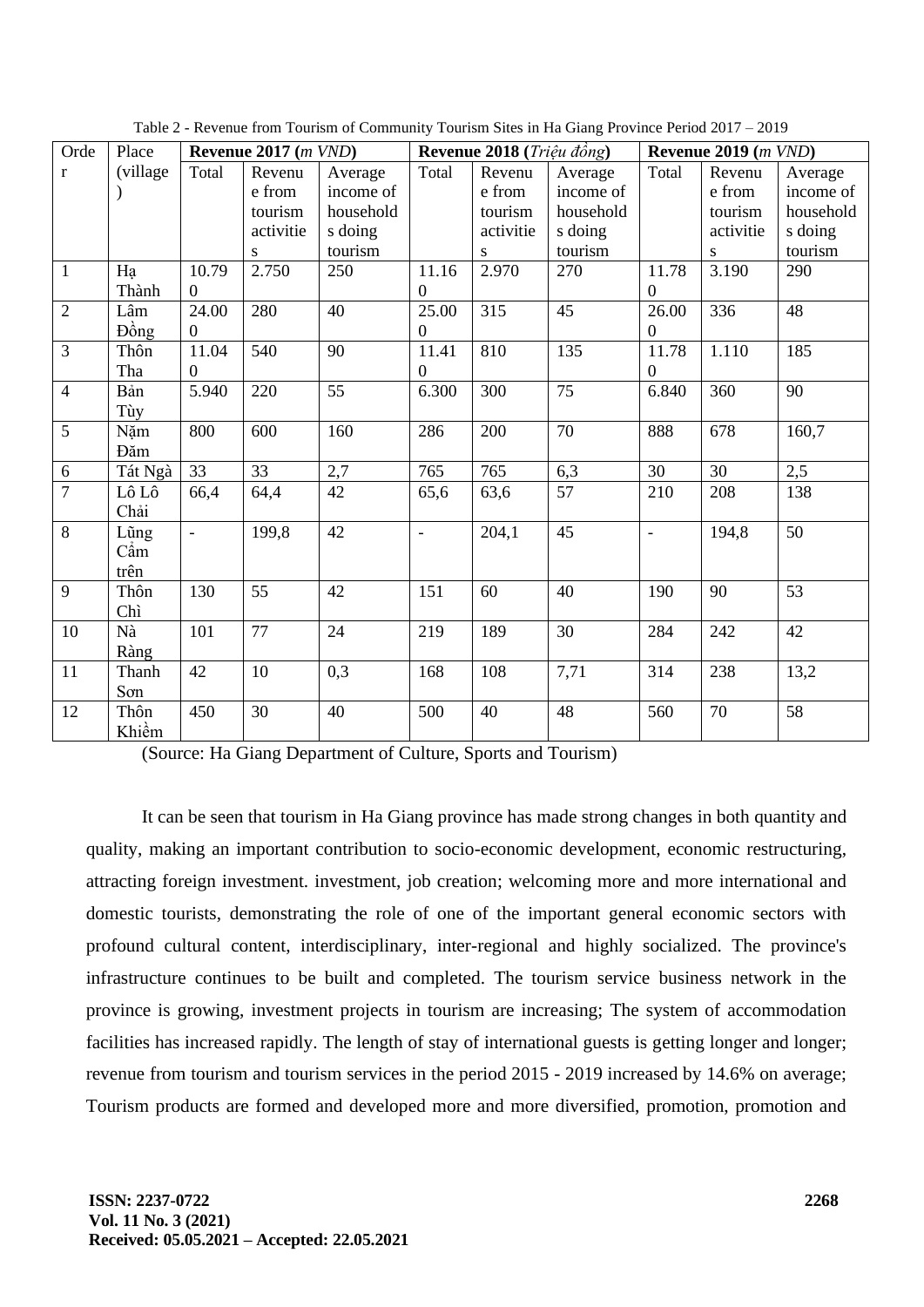cooperation in tourism development are promoted. The quality of tourism human resources has many positive changes.

| bome merchants of Tommin Stown in the Stang Trovince in the Ferrow 2010 $-$ 2020 |                                       |              |         |           |           |           |           |
|----------------------------------------------------------------------------------|---------------------------------------|--------------|---------|-----------|-----------|-----------|-----------|
| <b>ORDER</b>                                                                     | <b>CRITERIA</b>                       | Unit         | 2016    | 2017      | 2018      | 2019      | 2020      |
| I                                                                                | <b>Tourism and service</b><br>revenue | <b>B</b> VND | 795     | 913,6     | 1.150     | 1.500     | 2.477     |
| $\mathbf{H}$                                                                     | <b>Total number of</b>                |              |         |           |           |           | 1.500.000 |
|                                                                                  | tourists coming to                    | trips        | 853.746 | 1.023.653 | 1.136.963 | 1.402.366 |           |
|                                                                                  | Ha Giang                              |              |         |           |           |           |           |
|                                                                                  | International visitors                | trips        | 176.537 | 169,689   | 273.193   | 225.131   | 70.000    |
|                                                                                  | Visitors from China                   | trips        | 155.593 | 139.774   | 223.516   | 185.950   | 50.000    |
|                                                                                  | Visitors from other<br>countries      | trips        | 20944   | 29.915    | 49.677    | 39.181    | 20.000    |
| 2                                                                                | Domestic tourists                     | trips        | 677.209 | 853.964   | 863.770   | 1.177.235 | 1.430.000 |
| V                                                                                | <b>Tourism industry</b><br>workers    | people       | 1.750   | 2.637     | 3.614     | 5872      | 7404      |

Table 3 - Some Indicators of Tourism Growth in Ha Giang Province in the Period 2016 - 2020

(Source: Ha Giang Department of Culture, Sports and Tourism)

### **5. Solutions for Cultural and Community Tourism Development**

# **5.1. Raising Awareness, Renewing Thinking about Tourism Development**

Renovate thinking about tourism - consider this as a spearhead economic sector and develop according to the law of market economy; at the same time, they are well aware that tourism is an effective means to boost local production and export, capable of making great contributions to economic development, creating many jobs, transforming the economic structure and creating economic growth. the driving force for the development of other branches and fields, bringing about economic, cultural, social, political, foreign affairs and security and defense effects in many aspects.

# **5.2. Investing in the Development of Infrastructure, Material and Technical Facilities for Tourism and Developing Specific Tourism Products**

• Regarding tourism infrastructure development investment: The central budget allocates, based on actual needs, prioritizes and balances resources (state budget, lawfully mobilized capital) for infrastructure investment. tourist service floors. In which, priority is given to the development of transport systems such as the Hanoi - Ha Giang expressway, national highways 4C, 279, 34... and traffic routes connecting to key tourist areas and destinations of the province. Attract investment in parking lots, lake-bed tourist boat docks, rest stops and 15 public restrooms and other physical and technical facilities for tourism in accordance with guidelines and regulations.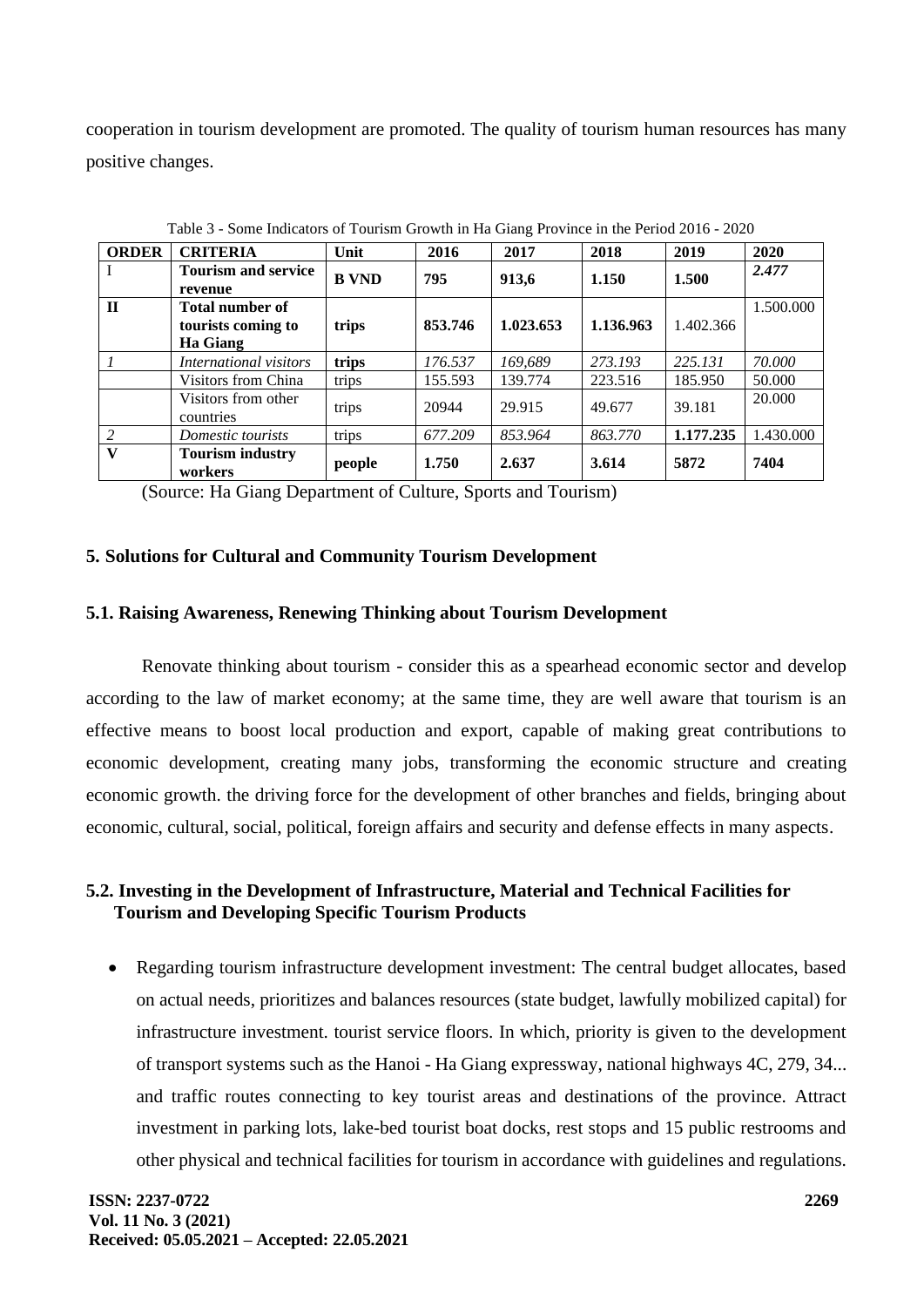- In terms of material and technical facilities for tourism: Develop a system of modern, high-quality and modern tourist-service facilities and techniques, with synchronous amenities to meet the needs of tourists; which focuses on calling for investment and development of tourism projects, combining with tourism, gradually forming a system of high-class hotels - restaurants and resorts; hotel complex combined with trade center - conference - seminar; develop tourist accommodation establishments close to nature in service of eco-tourism; invest in auxiliary service works to develop clean and high-tech agricultural eco-tourism; Experiential tourism, community tourism, medicinal tourism, traditional craft villages.
- Focus on building specific tourism products in Ha Giang province: diversify and improve the quality of services. Exploiting and promoting ethnic traditional cultural values. Continue to build and improve community tourism villages; Survey and identify outstanding typical tourism products of each tourist area in the province to have an investment plan and encourage people and businesses to invest and develop to attract tourists; Surveying traditional craft villages, identifying goods and products capable of serving tourists of each region; Upgrading existing tourism products and services at key tourist destinations.

### **5.3. Strengthen Links, Promote Tourism Promotion**

Create conditions for businesses to expand domestic and international cooperation, improve competitiveness in the domestic tourism market. Focusing on cooperation and development of tour routes associated with units with many advantages and development experience and are major tourist centers of the country.

Innovating the way and content of tourism promotion and promotion, increasing the application of smart technology, improving the professionalism and effectiveness of tourism promotion at fairs, tourism festivals, and festivals.

#### **5.4. Developing Human Resources for Tourism Development**

Strengthening socialization in training and fostering human resources, ensuring both quantity and quality of human resources operating in the field of tourism; diversify forms of training, focusing on training in both professional skills, foreign languages, vocational skills and professional ethics.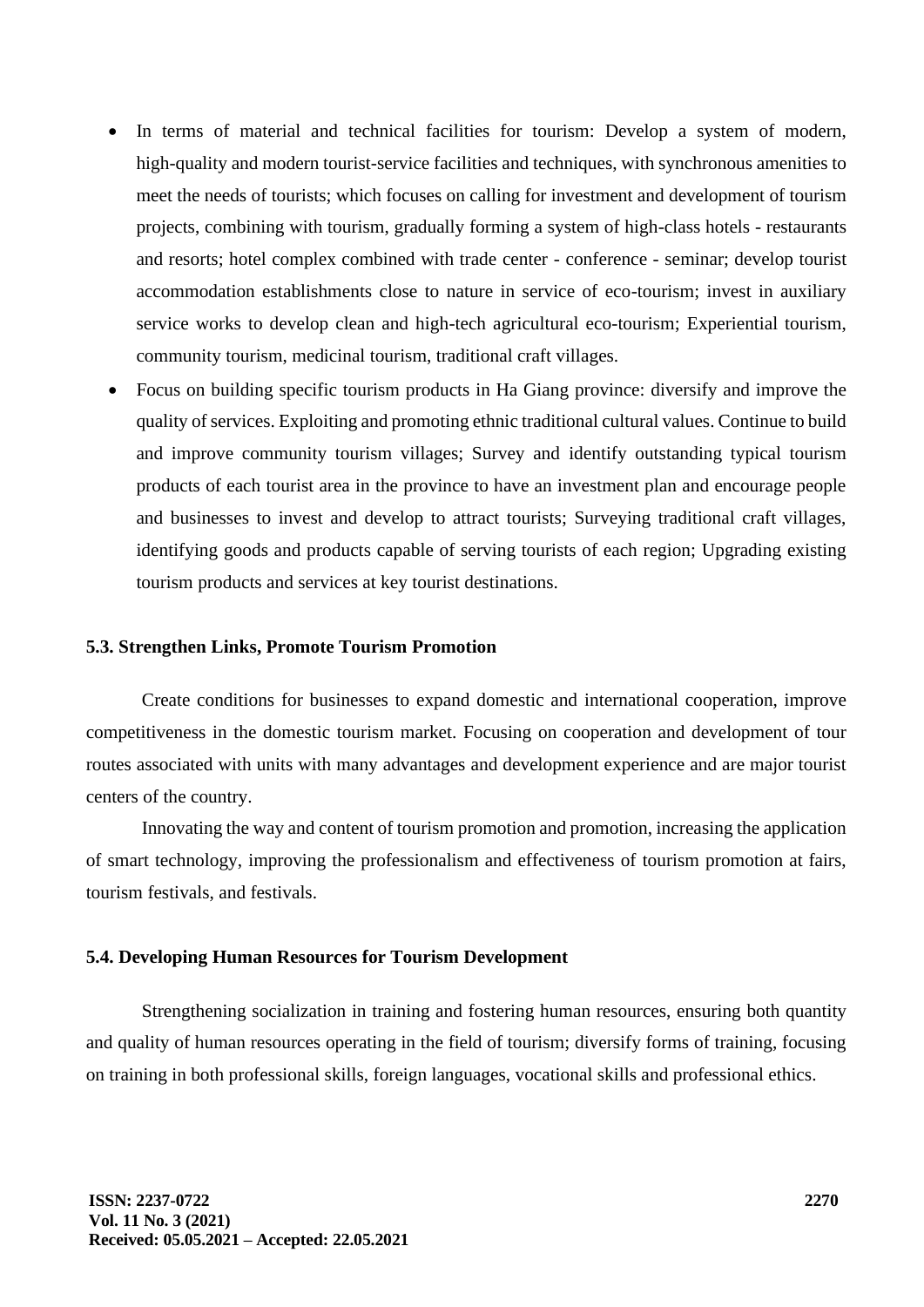Building a community-based tourism ecosystem to create conditions for business households and people to do tourism professionally. Be proactive in training business households and tourism workers to improve the quality of tourism services and the image of the destination.

#### **6. Discussion**

Community is one component for understanding community development for tourism development but is also important to appreciate how community affects local tourism development. Local communities have a key role in tourism development as they are crucial in providing a good environmental condition for tourists. Local communities are a basic element of modern tourism development. They are the focal point for the supply of accommodation, catering, information, transport, facilities and services for tourism development (Godfrey & Clarke, 2000).

Below figure shows multi factors effects on community tourism.



Figure 1 - Tourism Community Model

(source: Tourism in Community. Adapted from Strasdas (2005) & Suansri (2004)).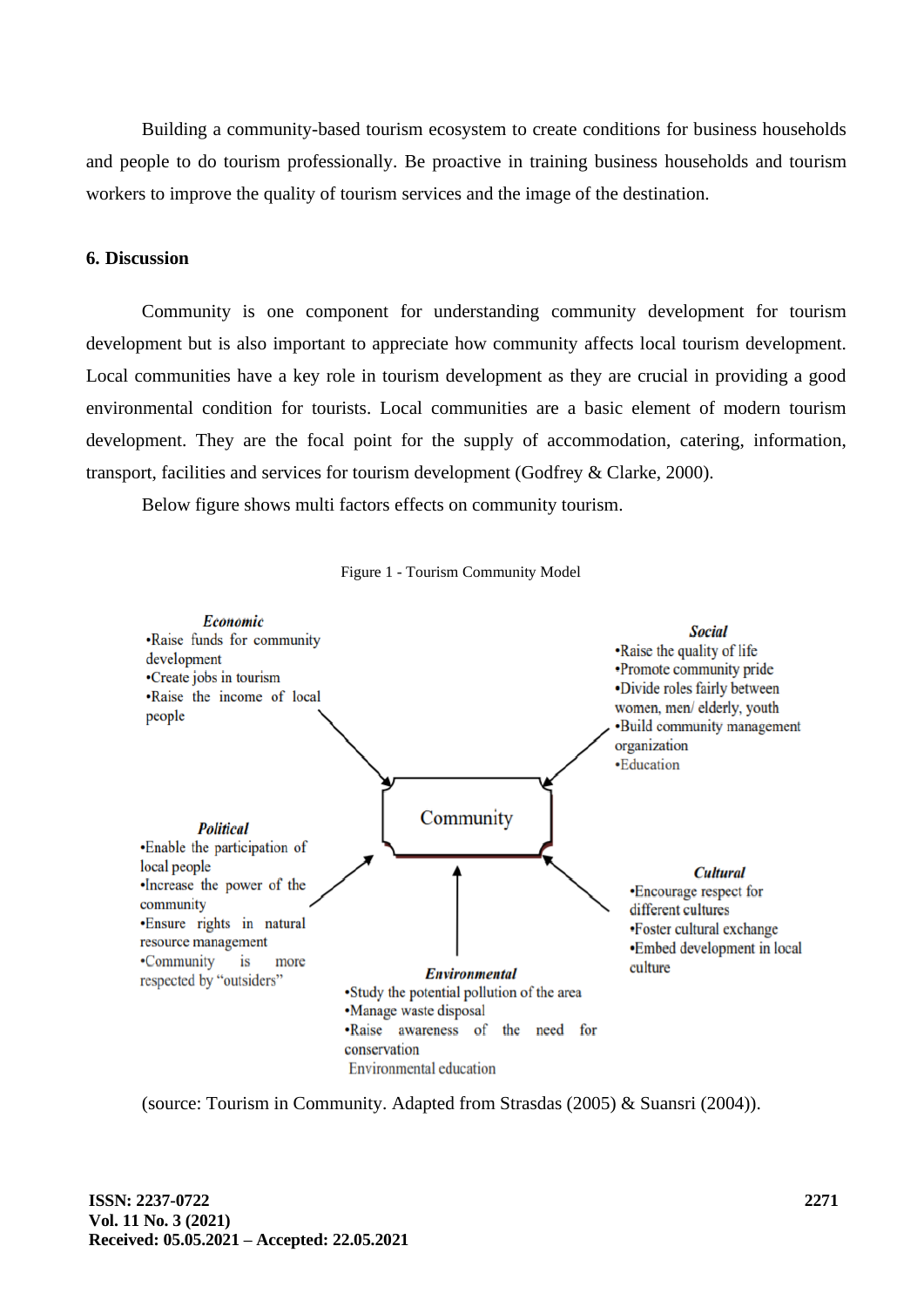### **Community Tourism Development Goals**

Contributing to the protection of resources (natural and human) and the environment. Community-based tourism development aims to restore and promote traditional cultural values, thus contributing to sustainable tourism development from the perspective of tourism resources and environment.

- Contributing to local economic development through increased tourism revenue and other economic benefits for local communities (creating employment opportunities, increasing income for local communities, improving labor activities in this area; localities benefit from the development of tourism infrastructure...)
- Encourage and support community participation.
- Provide visitors with a tourism product that is environmentally and socially responsible.

### **6.1. Criteria for Assessing the Level of Community Tourism Service Development**

a. Increasing level of community tourism services

- The level of increase in accommodation and food services
- The level of increase in tour, route
- Increased level of infrastructure improvement
- b. Spending and average number of days of stay by tourists

The higher the index of expenditure and the average number of days of stay of tourists, the more sustainable tourism development will be considered. However, this does not negate the importance of efforts to attract as many visitors as possible in order to increase tourism income that contributes to the national economy.

c. Number (proportion) of returning tourists

Tourists are a decisive factor in the work of forming tourism "demand", one of the most important criteria to evaluate tourism development in a particular region or country. The indicator of the number of visitors is meaningful, specifically it is a measure of the attractiveness of tourism products, the ability to "supply" and the quality of tourism services...

d. Customer satisfaction

Visitors' satisfaction is a measure of the quality of tourism products, service quality, and quality of the workforce, in addition to objective favorable conditions such as weather, climate, etc. Visitor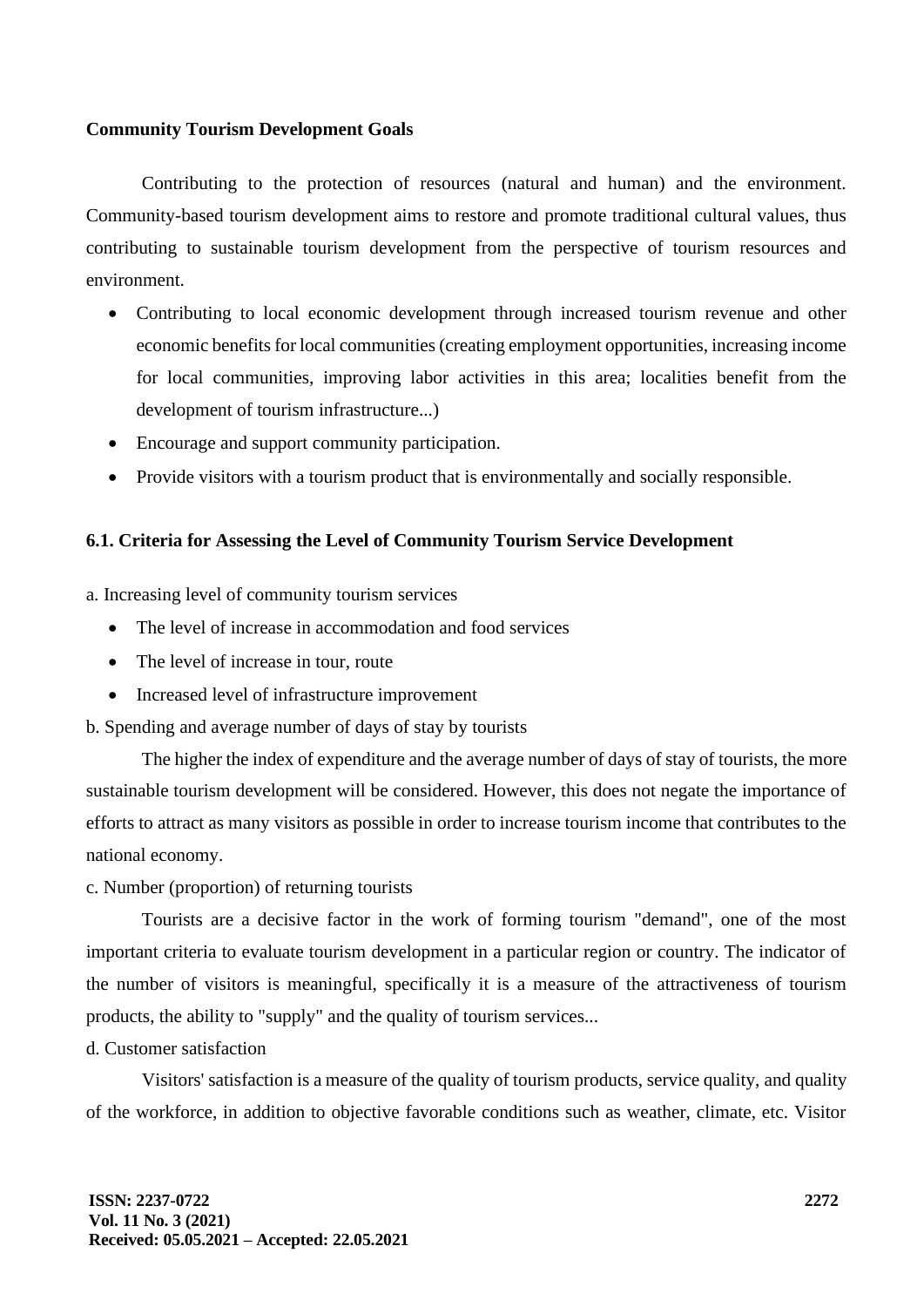satisfaction will be an important indicator of the sustainability of tourism. This is also the goal of sustainable tourism development to bring tourists quality trips.

#### **7. Conclusion and Policy Implications**

We suggest some tourism development policies:

The quality of tourism human resources is improved in a sustainable direction The quality of the team directly affects the quality of tourism products, the quality of services and the end result affects the business performance, the growth of tourism from an economic perspective. Thus, the quality of the trained staff is not only a factor to attract tourists, improve the reputation of the industry and the country, but also an important factor in the competition to attract tourists, ensuring the development of tourism. lasting. f. Responsibility in tourism propaganda and promotion activities.

The responsibility of propaganda and promotion activities is reflected first of all in the honesty in the introduction of tourism products offered for sale. For sustainable tourism development, in addition to the function of expanding the market, introducing tourism products to tourists, propaganda and promotion activities are also responsible for providing information and giving necessary instructions. for visitors about the attitude towards the community, with cultural traditions, with the environment and landscape where tourists will visit. This will help limit the negative impacts of tourism activities on resources, the natural environment and the community. The results will give visitors rewarding trips and the impressions left after such trips will surely attract visitors to return. Thus, making a very important contribution to sustainable tourism development not only in terms of economic sustainability but also in terms of ensuring the sustainability of resources, environment and society.

Last but not least, Create a favorable environment for businesses and communities to participate in tourism development Branding tourist zones and attractions in association with the formation of souvenir products, local specialties and traditional cuisine; adopt policies to support enterprises, craft villages and artisans in creating higher quality souvenir products. Interested and creating conditions for travel businesses inside and outside the province to open tourism programs to Ha Giang.

Creating favorable conditions for people to directly participate in business and benefit from tourism; Enhancing the role of the community, promoting the role of socio-professional organizations related to tourism.

Vogt and Jordan (2016) stated that Tourism, in some communities, occurred "organically" as a place of services for those traveling to or through, while elsewhere development was planned and marketed to attract leisure or business tourists. Today, communities across the globe are acces- sible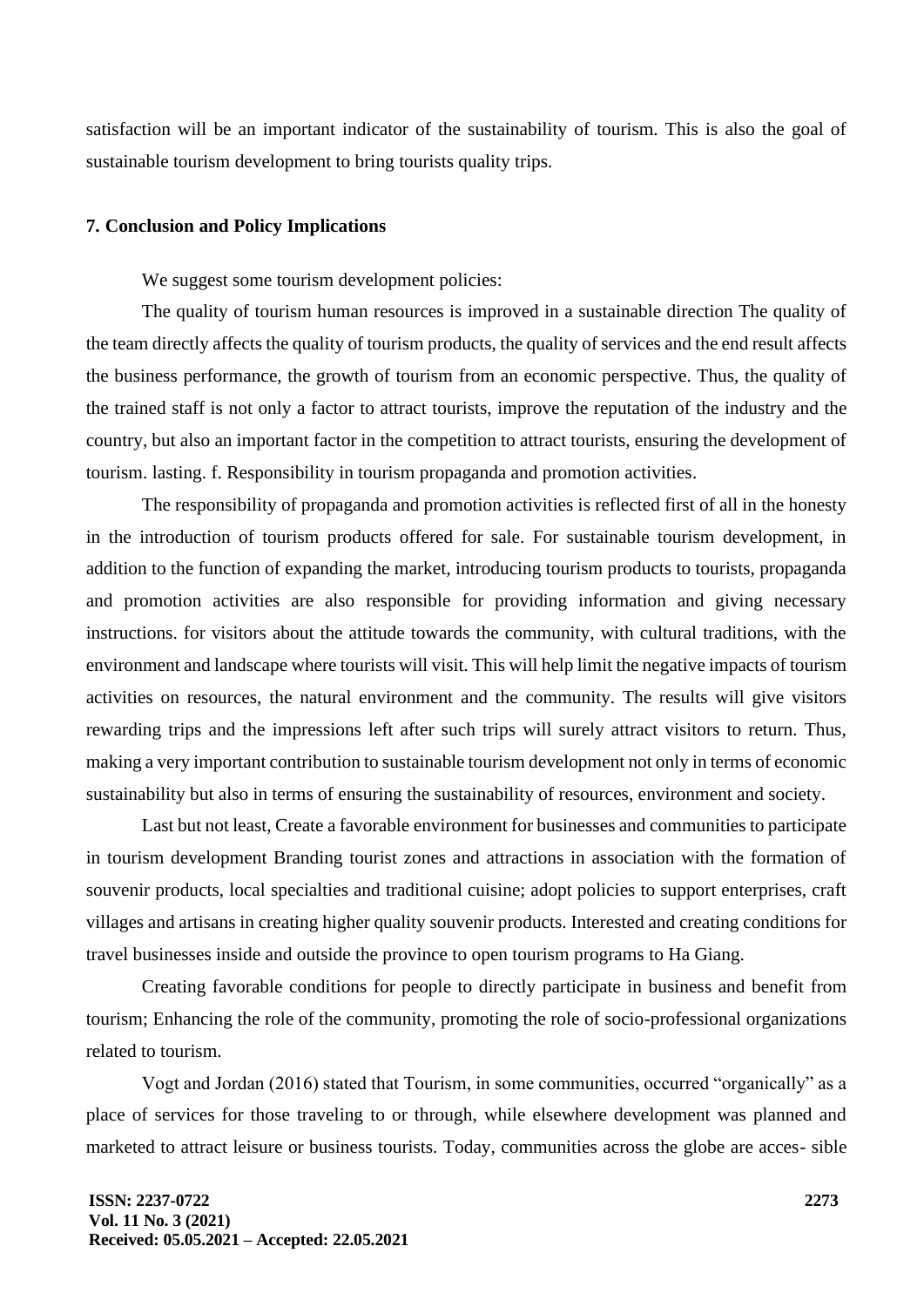by tourists as the ability to travel almost anywhere in the world has greatly expanded over the past 100 years.

# **8. Limitation of Research**

We need to expand our research models for other cities in Vietnam and other emerging markets.

# **References**

Bùi Thị Hải Yến (2012), *Community tourism, Vietnam Education Publishing House.*

Bou Chan Serey (2018) Presentation at the Workshop on Training of Trainers on ASEAN Community Tourism Standards within the framework of Mekong-Lancang cooperation, May 8-12, 2018, SiemReap, Cambodia.

Boudiaf, B. (2019). Tourism and the heritage conservation of the historicl areas tourism and the heritage conservation of the historical areas.

[https://www.researchgate.net/publication/336917424\\_TOURISM\\_AND\\_THE\\_HERITAGE\\_CONSE](https://www.researchgate.net/publication/336917424_TOURISM_AND_THE_HERITAGE_CONSERVATION_OF_THE_HISTORICAL_AREAS_TOURISM_AND_THE_HERITAGE_CONSERVATION_OF_THE_HISTORICAL_AREAS) RVATION OF THE HISTORICAL AREAS TOURISM AND THE HERITAGE CONSERV ATION[\\_OF\\_THE\\_HISTORICAL\\_AREAS](https://www.researchgate.net/publication/336917424_TOURISM_AND_THE_HERITAGE_CONSERVATION_OF_THE_HISTORICAL_AREAS_TOURISM_AND_THE_HERITAGE_CONSERVATION_OF_THE_HISTORICAL_AREAS)

Croes, R., & Semrad, K.J. (2019). The Relevance of Cultural Tourism as the Next Frontier for Small Island Destinations, *Journal of Hospitality & Tourism Research.* <https://doi.org/10.1177/1096348013491599>

Ha Huu Nga, "A panorama of Bac Son culture", *Journal of Archeology,* No. 2, pp.22-34.

Ha Van Tan (1986), Nguom Industry in a Wider Perspective, *Journal of Archeology,* No. 3, pp.3-10.

Michael M.Coltman (1989), *Introduction to Travel and Tourism: An International Approach,* Publisher: Wiley, United States

Nguyen Thi Thong Nhat (2005). *Discuss the issue of rational exploitation of cultural tourism potential.* Quang Nam Cultural Magazine, No. 51/2005, pp. 27-29.

Nguyen Duc Thang (2015), Stone Age relic in Thai Nguyen after 34 years of discovery and research, *Journal of Culture and Art,* No. 01, pp.33-35.

Nyo Aye và Khun Tun Oo (2018), Presentation at the Workshop on Training of Trainers on ASEAN Community Tourism Standards within the framework of Mekong-Lancang cooperation, May 8-12, 2018, SiemReap, Cambodia.

Nicole Hausler, Wolfang Strasdas (2000), *Community Based Sustainable Tourism A Reader.*

Quốc Hội (2017), *Law on Tourism No. 09/2017/QH14 dated 19/06/2017.*

Richards, G. (2016). Cultural Tourism: A review of recent research and trends, *[Journal of Hospitality](https://www.researchgate.net/journal/Journal-of-Hospitality-and-Tourism-Management-1447-6770)  [and Tourism Management](https://www.researchgate.net/journal/Journal-of-Hospitality-and-Tourism-Management-1447-6770),* 2. DOI:[10.1016/j.jhtm.2018.03.005](http://dx.doi.org/10.1016/j.jhtm.2018.03.005)

Truong Quoc Binh, The role of cultural heritages in the development of Vietnam's tourism, Vietnam *Tourism Journal,* No. 3, pp.22-23.